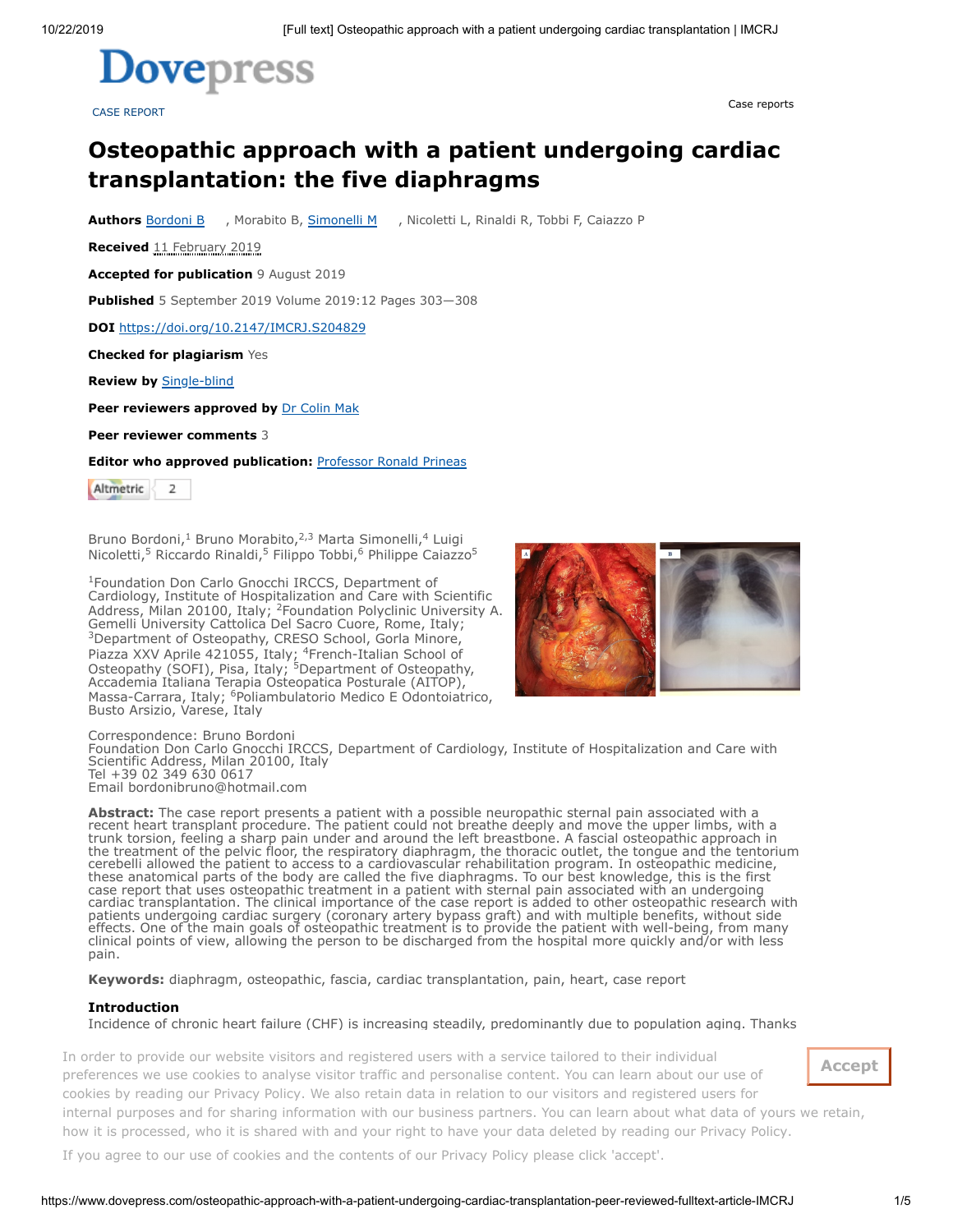of different factors can cause more pain postsurgery, such as socio-demographic factors, psychological status or other concomitant diseases (for example, gastrointestinal or joint disorders).<sup>[3](#page-3-2)</sup>

<span id="page-1-1"></span>A possible cause of chronic post-sternotomy pain syndrome is the formation of adhesions in the mediastinum, between the sternum and the retrosternal tissues up to the pericardium.<sup>[4](#page-3-3)</sup> Whilst postsurgical adhesions can help stabilize the pericardium in the mediastinum, they can also cause neuropathic pain. The new adhesions are vascularized and innervated, generating unforeseeable proprioceptive or nociceptive afferents.<sup>[4](#page-3-3)</sup>

It is necessary to find therapeutic strategies that could decrease pain perception, improving the QoL in heart transplant patients and limiting the side effects caused by pain-relieving drugs. In our previous study of patients undergoing sternotomy for cardiac surgery (80 poststernotomy adult inpatients were randomly allocated to either the control group or the experimental group), we used the osteopathic manipulative treatment (OMT) to increase pain threshold and to reduce time course of functional recovery in this patient group, compared to those who were assigned to control group (standardized cardiorespiratory rehabilitation program alone).<sup>[5](#page-3-4)</sup> Osteopathic manual technique was indirect osteopathic approach or fascial unwinding therapy: it is a manual therapy in which a therapist does not induce any movement and not provoke any pain:

<span id="page-1-2"></span>The OMT does not induce any movement but allows the underlying tissue to express intrinsic movements, reflecting the physiological sliding of different fascial layers while breathing. Laying on the hands and following fascial vector directions, the application ends when the subcutaneous tissue becomes less rigid and when the movements expressed by the various palpated body segments are broader and similar to those of the (normal) contralateral side of the body.<sup>[5](#page-3-4)</sup>

We adopted the same OMT approach of the trial. The patient was treated 5 consecutive days, for a 15-min session each day. We treated the pelvic floor or the pelvic diaphragm, the respiratory diaphragm, the thoracic outlet or the thoracic diaphragm, the tongue, and the tentorium cerebelli.

<span id="page-1-5"></span><span id="page-1-4"></span><span id="page-1-3"></span>The 5 diaphragms describe the fascial and neurological connection of the body segments mentioned. Posteriorly, the thoracolumbar fascial system relates the pelvic floor musculature, the diaphragmatic area (part of the muscular area and the pillars), and the thoracic outlet musculature (trapezius muscle, deep neck muscles). <sup>[6](#page-3-5),2</sup> The deep musculature of the neck is anatomically, neurologically and embryologically connected to the lingual complex.<sup>[8](#page-3-7)</sup> The suboccipital muscles, which are an integral part of the thoracolumbar fascia, are in direct contact with the tentorium cerebelli through myodural bridges.<sup>[6](#page-3-5),2</sup> Anteriorly, the fascial system of the neck connects the lingual complex and the musculature of the thoracic outlet (scalene and subclavian muscles); the fascia of the neck separates at the level of the thoracic outlet to become the endothoracic fascia and the superficial fascia of the thorax. The anterior fascial system of the endothoracic fascia covers the diaphragm muscle and continues as a transversalis fascia, ending as a pelvic fascia covering the pelvic musculature.<sup>[6](#page-3-5),2</sup>

From a neurological point of view, the tentorium cerebelli innervated by the first roots of the cervical plexus, the vagus nerve and the hypoglossal nerve, as well as the trigeminal nerve; the cranial nerves mentioned involve the motility of the tongue. $8$  The phrenic nerve connects to the cited nerves, thanks to the presence of the ansa cervicalis, constituting anastomosis with the stellate ganglion (thoracic outlet). <sup>[6](#page-3-5),2</sup> The bulbar breath centers regulate the movement of the tongue, diaphragm and pelvic floor musculature during inhalation and exhalation, with a movement of retrusion and protrusion of the tongue, ascent and descent of the diaphragm and pelvic floor, respectively.<sup>[6](#page-3-5), [7](#page-3-6)</sup>

To our best knowledge, this is the first case report that uses osteopathic treatment in a patient with sternal pain associated with an undergoing cardiac transplantation.

#### **Case presentation**

A patient was admitted to our cardiorespiratory department on January 2019 to start a rehabilitation program. The patient (54 years old, male, white race and retired) with an active lifestyle (daily walks) and no particular dietary alterations, no significant genetic alteration known and without comorbidity. The patient had undergone an artificial heart transplant, HeartMate III LVAD as a bridge to candidacy, 5 years before undergoing a heart transplant. The reasons for this artificial heart are related to continuous heart failure, due to previous inoperable stenoses (stenosis on small caliber coronaries) and a probable previous infant rheumatic disease.

In the months leading up to heart transplant surgery, the patient had been treated with antibiotics to reduce the infection derived from the drive line: *Corynebacterium striatum* and *Staphylococcus aureus*. The patient was also positive by rectal swab for *Acinetobacter baumanii*. The patient underwent a heart transplant in November 2018.

In the postoperative course, cordarone was used for supraventricular tachyarrhythmias that were resolved. The first three biopsies revealed a gradual improvement. The first endomyocardial biopsy (EMB) revealed a moderate grade rejection (2R) treated with methylprednisolone. The second EMB revealed lymphoid aggregates in 2/3 of the fragments, with mild rejection (1R). The third EMB showed a mild rejection (type 1) on two fragments. The following two EMBs revealed no evidence of rejection. In our department, clinical examinations as the echocardiography showed a small amount of pleural effusion, a normal left ventricular size and a preserved ejection fraction; minimal pericardial effusion. The electrocardiogram signaled a right bundle branch block with a heart rate of 90 beats per minute, a blood pressure level of 135 over 85 (135/85) and an oxygen saturation of 97%. Blood tests reported a low white blood cell count (3.18), a low lymphocyte

<span id="page-1-0"></span>rder to provide our website visitors and registered users with a service tailored to their individual In order to provide our website visitors and registered users with a service tailored to their individual preferences we use cookies to analyse visitor traffic and personalise conte[nt. You can](#page-1-0) learn about our use of how it is processed, who it is shared with and your right to have your data deleted by reading our [Privacy Policy](https://www.dovepress.com/privacy.php).<br>. cookies by reading our [Privacy Policy](https://www.dovepress.com/privacy.php). We also retain data in relation to our visitors and registered users for inte[rnal purposes a](https://www.dovepress.com/cr_data/article_fulltext/s204000/204829/img/IMCRJ_A_204829_O_F0001g.jpg)nd for sharing information with our business partners. You can learn about what data of yours we retain,

If you agree to our use of cookies and the contents of our Privacy Policy please click 'accept'.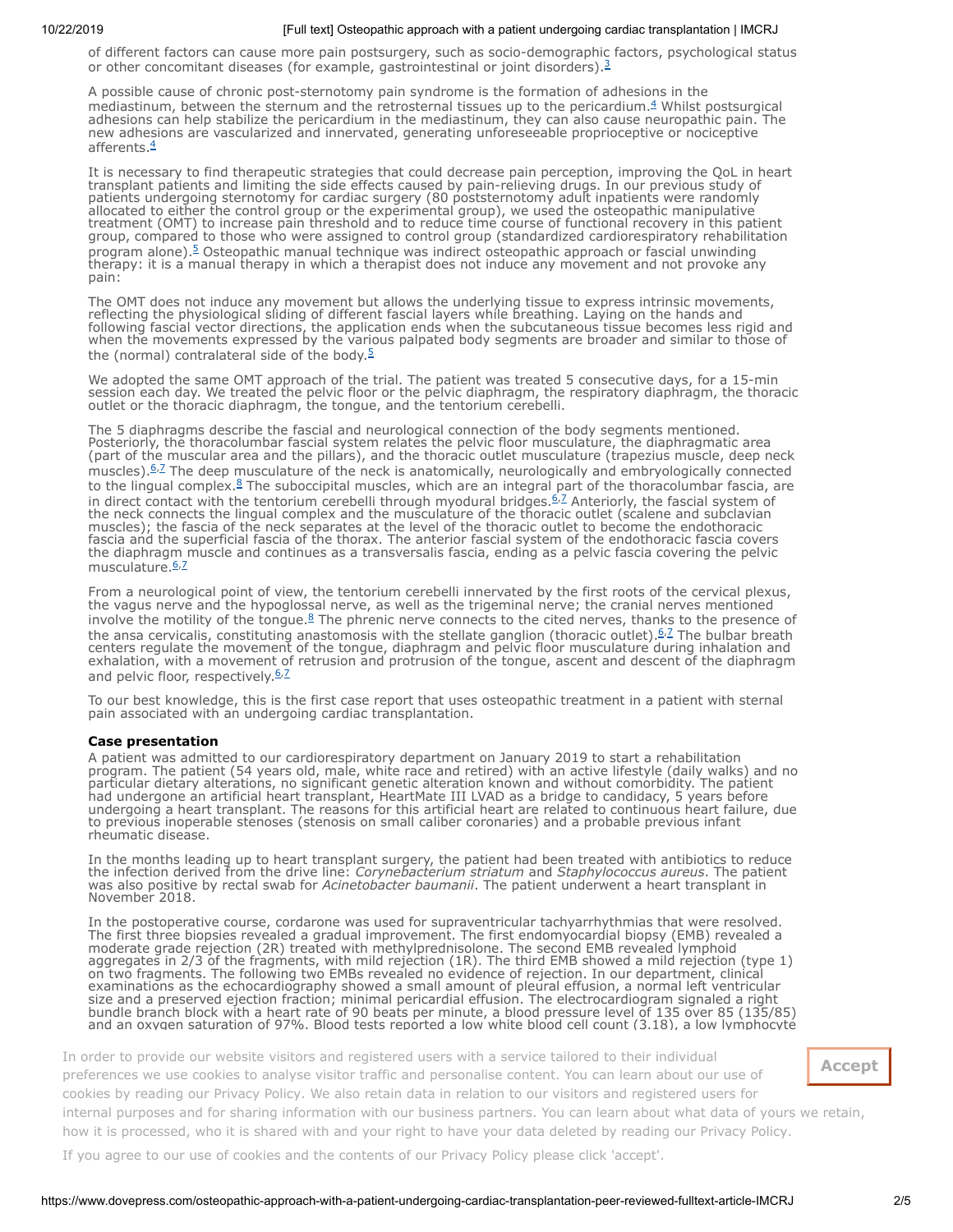The pharmacological treatment in our department was as follows: Furosemide Teva 25 mg (1 tablet); Augmentin 1 g (3 tablets); 100 mg acetylsalicylic acid (1 tablet); KCL retard 600 mg (2 tablets); magnesium 2,25 g (2 sachets); Myfenax - mycophenolate mofetil 500 mg (2 tablets); Natecal 600 mg +400UI (1 tablet); omeprazole 20 mg (1 tablet); Sandimmun 100 mg (2 tablets); Stilnox 10 mg (1 tablet); Zoloft 50 mg (1 tablet).

Laboratory tests showed no glycemic abnormalities or elevated glycate values, as well as no abnormal thyroid function. The patient did not carry out tests such as electromyography, as the motility of the limbs did not present anomalies. Routine examinations, such as X-rays or MRI, did not show any somatic or neurological structural anomalies. From the examinations carried out by the psychologist (Coping Orientation for Problem Experiences, Medical Outcomes Study Short-Form 36, Hospital Anxiety and Depression Scale), no behavioral or mood anomalies emerged.

The patient was unable to perform physiotherapy (gymnastics and exercise bike) because he complained of a neuropathic pain in the mediastinum, in an undefined area on the left side of the sternum (by 4th to 6th rib), compounded by breathing, limb movements and trunk rotations. His VAS pain assessment was 8, during movement and with forced breathing. The breastbone was perfectly closed. A cotton pad on the painful sternal area was used to evaluate superficial stimulation discrimination and epicritic sensitivity; a pin for pain assessment was used with slight pressure on the painful area; for the thermal sensitivity we used a test tube with hot water (40–50°C), passing it on the sore skin. The patient had an unaltered sensitivity, in the absence of allodynia, hypoalgesia, hyperalgesia or hypoesthesia. The patient always scored 8 to the numeric rating scale, which means the presence of pain during the evaluations. The patient gave his informed consent for the publication of the pictures and the treatment. The institutional approval was not required and it was not necessary to publish the case report. It was decided to administer ibuprofen 600 mg for 2 tablets a day. After a week, the VAS score fell to 7, but he still could not do physiotherapy.

Considering the positive results of the previous trial and a previous case report on the reduction of pain in patients suffering a sternotomy, we decided to submit the patient to the same number of sessions, that is, an OMT session for 5 days. Considering that the 5 diaphragms involve the body system in a more global way, it was decided to opt for the latter strategy.

#### **Osteopathic treatment**

The osteopathic treatment involved the pelvic floor or pelvic diaphragm, the diaphragm, the thoracic outlet, the tongue and the tentorium cerebelli. The osteopathic approach was fascial unwinding and the patient on supine position.

For the pelvic floor, the osteopath placed his hands on the iliac crests, with a slight pressure toward the table to find a normal balance of tension between the wings of ilium, assuming they were in the right mechanical connection to sacrum. The technique was considered successful when the wings of ilium had the same tension and thickness, whether during a manual pressure toward the table or assessing the sacroiliac joint.

For the diaphragm, the osteopath placed his hands on the ribcage, in the posterolateral part of the diaphragm. The technique was considered successful when the movement perceived was homogeneous.

For the thoracic outlet, hands were placed to involve the clavicle (index and middle finger) and the first thoracic vertebra (with thumbs); the operator was behind the table, working behind the patient supine. The technique ended when the tissues perceived under the hands showed no anomalous tensions.

For the tongue, using a gauze, the operator grasped the tongue with his fingers and gently pulled toward the ceiling, just for a few millimeters. He maintained the position until the perceived tension decreased, and the tongue had no preferential vectors.

For the tentorium cerebelli, the osteopath placed the fingers behind the patient's head, following a line between Asterion and the external occipital protuberance (Inion). He maintained the position until he perceived a release of tissue tension. The operator was behind the table.

The techniques have been performed following the sequence described and they have been repeated for 5 days (*Figure 2)*.

<span id="page-2-0"></span>

**[F](https://www.dovepress.com/cr_data/article_fulltext/s204000/204829/img/IMCRJ_A_204829_O_F0002g.jpg)igure 2** The figure shows the approach to the pelvic floor anteriorly (**A**); the approach to the respiratory diaphragm (**B**); the position for the treatment of the thoracic outlet (**C**); the position for the treatment of the tongue (**D**); the position of the operator's fingers for the treatment of the tentorium cerebelli (**E**).

The 6th day, the cutaneous evaluations were repeated, without getting worse. The VAS score fell to 3 during limb movements, trunk rotations and breathing exercises. The patient could start the rehabilitation, maintaining anti-inflammatory therapy but reducing the dose to 1 tablet a day.

After a 3-week follow-up, the VAS score remained 3 and he stopped taking painkillers.

No adverse events occurred during and after treatment.

#### **Discussion**

Postoperative sternal pain is a common event and usually is defined as post-sternotomy pain syndrome (PSPS). The exact etiology of PSPS is unknown.[4](#page-3-3)

paper, adhesions may have caused the sternal pain. The adhesions formed following thoracic surgery may In order to provide our website visitors and registered users with a service tailored to their individual preferences we use cookies to [an](#page-3-3)alyse visitor traffic and personalise content. You can learn about our use of ties by reading our Privacy Policy. We also retain data in relation to our visitors and registered users for  $\epsilon$ cookies by reading our [Privacy Policy](https://www.dovepress.com/privacy.php). We also retain data in relation to our visitors and registered users for<br>-It is processed, who it is shared with and vour right to have your data deleted by reading our Privacy is how it is processed, who it is shared with and your right to have your data deleted by reading our [Privacy Policy](https://www.dovepress.com/privacy.php).<br>. internal purposes and for sharing information with our business partners. You can learn about what data of yours we retain,

<span id="page-2-2"></span><span id="page-2-1"></span>Probably, in this specific case and as described in a previous

If you agree to our use of cookies and the contents of our Privacy Policy please click 'accept'.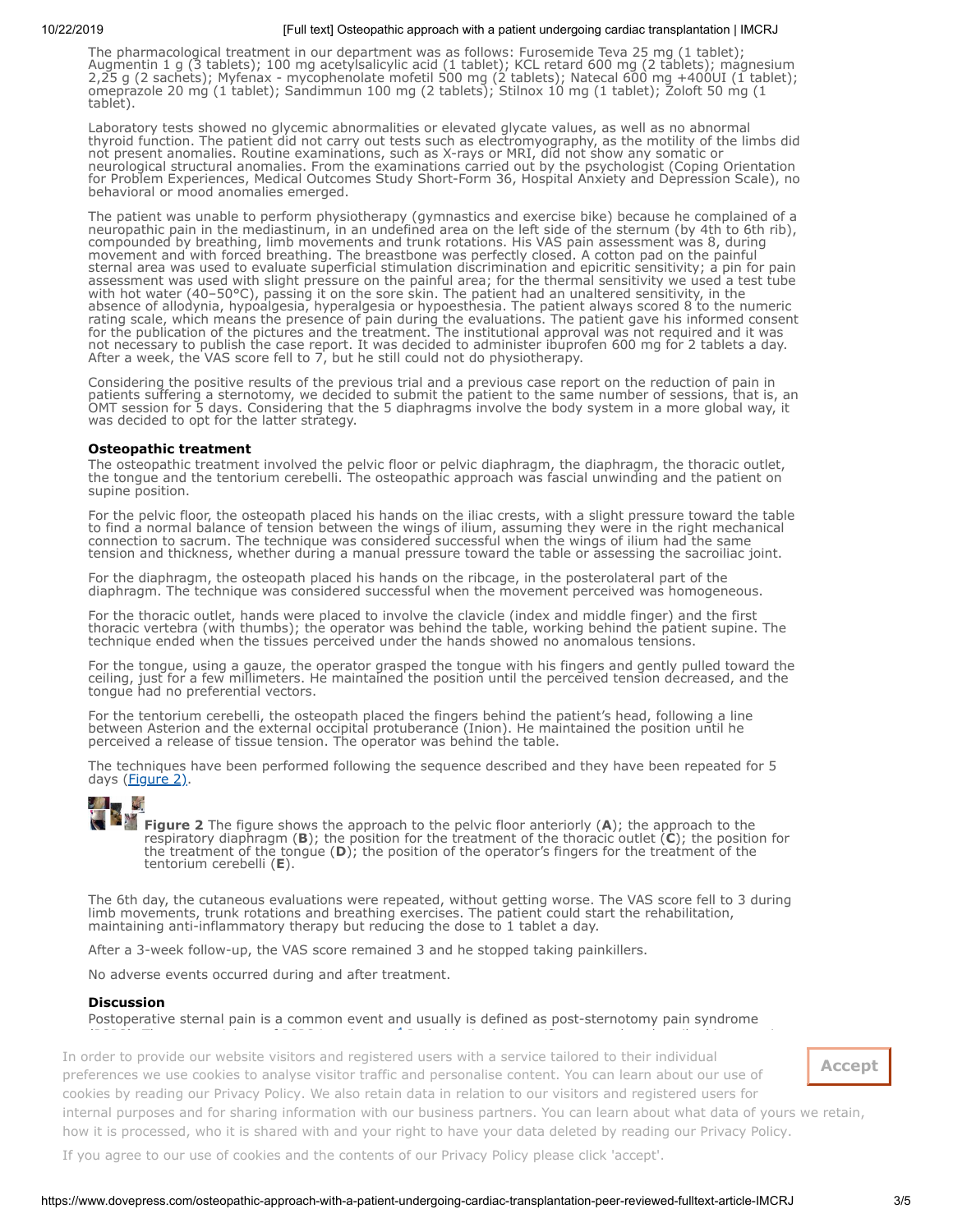We have chosen to use a global approach to the patient to get the maximum benefit: fascial techniques can reduce pain, inflammatory cytokines and also reduce nociceptive afferents. [4](#page-3-3),[5](#page-3-4),[9](#page-3-8)

In this case report, we treated the 5 diaphragms of the osteopathic medicine.  $62$  $62$ 

Probably in this patient, adhesions involved the pericardium and the respiratory diaphragm, already connected by the fascial area of the diaphragm, in a nonphysiological behavior. A healthy diaphragm stabilizes the spine and allows both lateral bending or torsion of the spine and also limbs movements.<sup>2</sup> Instead, a diaphragm muscle in a nonphysiological behavior, as the presence of adhesions or unilateral elevations, creates a motor incoordination and can cause other disorders: as, for example, cervicalgia, swallowing disorders, thoracic outlet syndrome, functional alterations of the pelvic floor and even chronic pain. $2-11$ 

<span id="page-3-13"></span><span id="page-3-12"></span>In the literature and in the osteopathic field, some authors have worked with patients undergoing cardiac surgery (coronary artery bypass graft, CABG). One study applied osteopathic techniques to patients immediately postintervention (10 patients), with results that highlighted improvements in respiratory (saturation) and hemodynamic parameters.<sup>[12](#page-3-11)</sup> Another study treated 17 patients who underwent CABG with different osteopathic techniques; the experimental group following osteopathy were discharged earlier, compared to the control group patients, with an average of about 0.55 days earlier.<sup>[13](#page-4-0)</sup> Probably, the systemic clinical picture, as in our previous trial, improved more quickly.<sup>[5](#page-3-4)</sup>

<span id="page-3-14"></span>We have thus chosen to work on the 5 diaphragms to affect both the fascial system and the neurological aspects, trying to restore motion and provides pain relief. The fascial treatment stimulates the parasympathetic system, decreasing tissue tone; this would allow tissues to slide past one another, creating an optimal mechano-metabolic environment, reducing nociceptive afferents and inflammatory cytokine responses.<sup>[4](#page-3-3)</sup> The parasympathetic nervous system indirectly stimulates the limbic system through the solitary nucleus, to increase pain threshold.<sup>[10](#page-3-9)</sup>

The limitation of the case report is the absence of higher patient numbers.

Further studies will be needed to better identify the positive motivations that helped the patient.

## **Conclusion**

The case report presents a patient with chest pain after cardiac transplantation, considerably reduced with a fascial OMT approach. The patient was in our cardiorespiratory department to start a program of cardiovascular rehabilitation, and thanks to the osteopathic approach to the 5 diaphragms, the patient accessed to the cardiovascular rehabilitation program as other patients. To our best knowledge, this is the first case report that uses OMT and the 5 diaphragms for this pathological condition. This case report does not report any adverse event of the patient treated with osteopathy. The clinical importance of the case report is added to other osteopathic research with patients undergoing cardiac surgery (coronary artery bypass graft) and with multiple benefits.

# **Disclosure**

The authors report no conflicts of interest in this work.

## **References**

<span id="page-3-0"></span>[1.](#page-0-0) Lee SJ, Kim KH, Hong SK, Hankins S. Evaluation of a heart transplant candidate. *Curr Cardiol Rep*. 2017;19(12):133. doi:10.1007/s11886-017-0934-y

<span id="page-3-1"></span>[2.](#page-0-1) Lund LH, Edwards LB, Kucheryavaya AY, et al. The registry of the International Society for Heart and Lung Transplantation: thirty-second official adult heart transplantation report–2015; focus theme: early graft failure. *J Heart Lung Transplant*. 2015;34(10):1244–1254. doi:10.1016/j.healun.2015.08.003

<span id="page-3-2"></span>[3.](#page-0-2) Tackmann E, Dettmer S. Health-related quality of life in adult heart-transplant recipients – a systematic review. *Herz*. 2018. doi:10.1007/s00059-018-4745-8

<span id="page-3-3"></span>[4.](#page-1-1) Bordoni B, Marelli F, Morabito B, Sacconi B, Severino P. Post-sternotomy pain syndrome following cardiac surgery: case report. *J Pain Res*. 2017;10:1163–1169. doi:10.2147/JPR.S129394

<span id="page-3-4"></span>[5.](#page-1-2) Racca V, Bordoni B, Castiglioni P, Modica M, Ferratini M. Osteopathic manipulative treatment improves heart surgery outcomes: a randomized controlled trial. *Ann Thorac Surg*. 2017;104(1):145–152. doi:10.1016/j.athoracsur.2016.09.110

<span id="page-3-5"></span>[6.](#page-1-3) Bordoni B, Zanier E. Anatomic connections of the diaphragm: influence of respiration on the body system. *J Multidiscip Healthc*. 2013;6:281–291. doi:10.2147/JMDH.S45443

<span id="page-3-6"></span>[7.](#page-1-4) Bordoni B, Zanier E. The continuity of the body: hypothesis of treatment of the five diaphragms. *J Altern Complement Med*. 2015;21(4):237–242. doi:10.1089/act.2015.29031.hme

<span id="page-3-7"></span>[8.](#page-1-5) Bordoni B, Morabito B, Mitrano R, Simonelli M, Toccafondi A. The anatomical relationships of the tongue with the body system. *Cureus*. 2018;10(12):e3695.

<span id="page-3-8"></span>[9.](#page-2-1) Bordoni B, Marelli F. Failed back surgery syndrome: review and new hypotheses. *J Pain Res*. 2016;9:17– 22. doi:10.2147/JPR.S96754

<span id="page-3-10"></span><span id="page-3-9"></span>In order to provide our website visitors and registered users with a service tailored to their individual preferences we use cookies to analyse visitor traffic and personalise content. You can learn about our use of obstructive pulmonary disease: the influence of breath. *Monaldi Arch Chest Dis*. 2017;87(1):811. cookies by reading our [Privacy Policy](https://www.dovepress.com/privacy.php). We also retain data in relation to our visitors and registered users for [12.](#page-3-13) O-Yuruati AH, Carnes MS, Clearfield MB, Clearfield MB, Carnes MS, Clearfield MB, Carnes MS, Clearfield MB, Carnes MS, Clearfield MB, McConathy WJ. Hemodynamic effects of osteopathic effects of osteopathic effects of os how it is processed, who it is shared with and your right to have your data deleted by reading our [Privacy Policy](https://www.dovepress.com/privacy.php). internal purposes and for sharing information with our business partners. You can learn about what data of yours we retain,

<span id="page-3-11"></span>If you agree to our use of cookies and the contents of our Privacy Policy please click 'accept'.